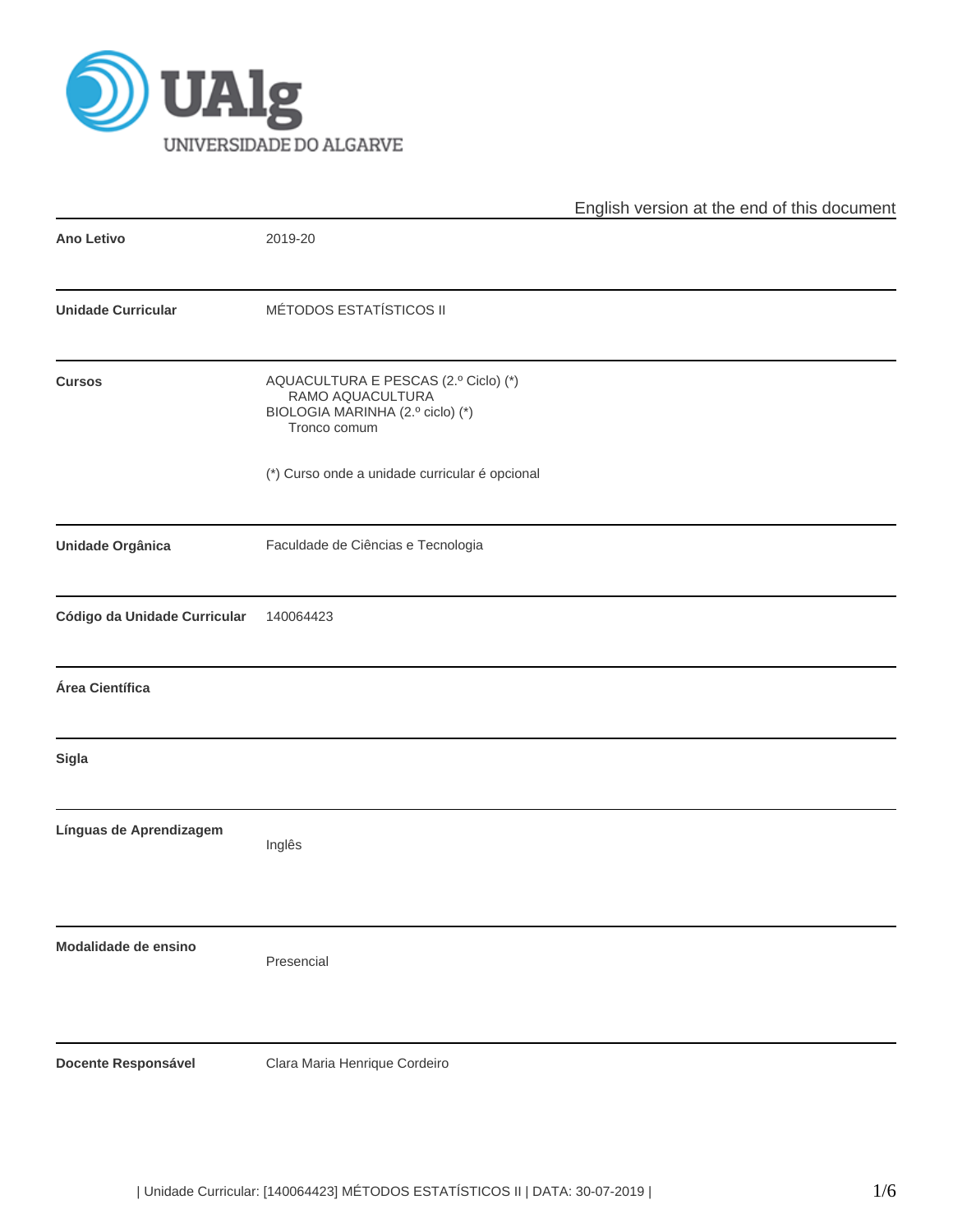

| <b>I DOCENTE</b>               | <b>TIPO DE AULA</b> | <b>TURMAS</b>   | TOTAL HORAS DE CONTACTO (*) |
|--------------------------------|---------------------|-----------------|-----------------------------|
| Clara Maria Henrique Cordeiro  |                     | <b>TP2: TP3</b> | 45TP                        |
| Filipe da Silva Sousa e Barros | тn                  | TP1             |                             |

\* Para turmas lecionadas conjuntamente, apenas é contabilizada a carga horária de uma delas.

| <b>ANO</b> | <b>PERIODO DE FUNCIONAMENTO*</b> | <b>HORAS DE CONTACTO</b> | <b>HORAS TOTAIS DE TRABALHO</b> | <b>ECTS</b> |
|------------|----------------------------------|--------------------------|---------------------------------|-------------|
|            |                                  | 22.5TP                   | 84                              |             |

\* A-Anual;S-Semestral;Q-Quadrimestral;T-Trimestral

# **Precedências**

Sem precedências

# **Conhecimentos Prévios recomendados**

Estatística elementar.

# **Objetivos de aprendizagem (conhecimentos, aptidões e competências)**

O aluno deverá saber planear experiências envolvendo um ou vários factores; utilizar blocos para isolar o efeito de factores de perturbação. Compreender como a análise de variância pode ser utilizada para analisar os dados de experiências. Utilizar os principais métodos de comparação. Estimar os parâmetros dos respetivos modelos. Avaliar a adequação do modelo através da análise de resíduos. Determinar a dimensão da amostra. Compreender a diferença entre factores fixos e aleatórios. Utilizar técnicas de regressão múltipla para construir modelos empíricos para dados científicos. Compreender como o método dos mínimos quadrados pode ser utilizado para estimar os parâmetros da regressão. Avaliar a adequação do modelo de regressão. Testar hipóteses e construir intervalos de confiança para os coeficientes de regressão. Usar o modelo de regressão para construir intervalos de predição para respostas futuras. Caracterizar e representar dados multivariados de forma a encontrar padrões.

#### **Conteúdos programáticos**

Análise de Variância com um factor

Análise de Variância com blocos

Análise de Variância factorial

Regressão Linear Múltipla

Estatística Multivariada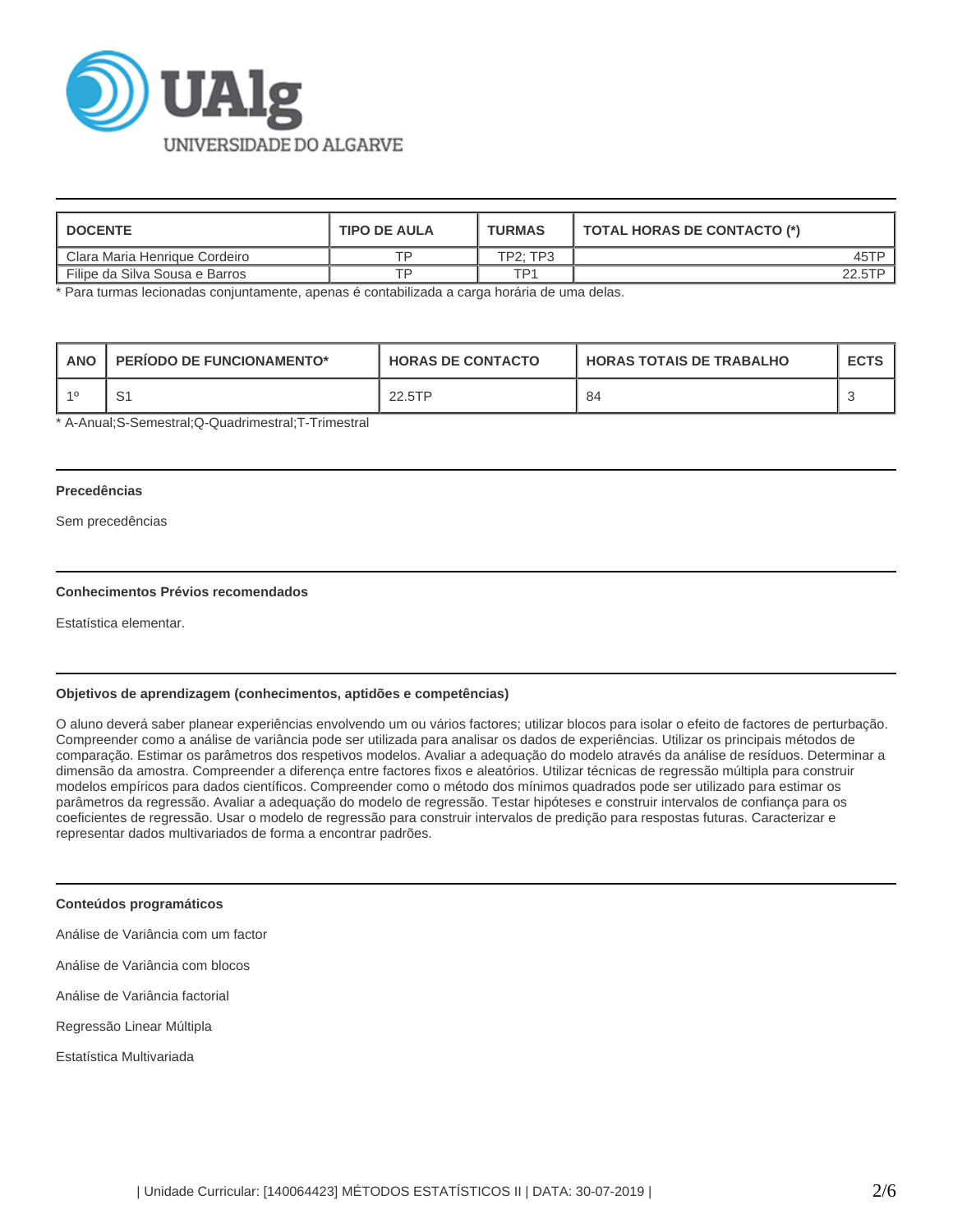

## **Demonstração da coerência dos conteúdos programáticos com os objetivos de aprendizagem da unidade curricular**

O programa abrange os principais métodos para o planeamento e análise de experiências. O estudo inicia-se com análise de variância para um factor onde são introduzidos os métodos de comparação, estimação dos parâmetros, análise de resíduos, dimensão da amostra, fatores fixos e aleatórios. A análise é estendida a experiências com blocos e factorias. Em seguida, é estudada a regressão linear múltipla para modelar e explorar a relação de variáveis numa experiência. Por fim, são introduzidas técnicas exploratórias para dados multivariados.

#### **Metodologias de ensino (avaliação incluída)**

Aulas Teórico-práticas - Ensino expositivo, incluindo exemplos ilustrativos. Resolução de exercícios utilizando software estatístico.

Avaliação: teste final

### **Demonstração da coerência das metodologias de ensino com os objetivos de aprendizagem da unidade curricular**

O ensino expositivo acompanhado de exemplos ilustrativos de interesse, pretende ser uma forma apelativa para os alunos ficarem interessados e adquirirem os conceitos fundamentais dos principais métodos de análise de variância, regressão linear múltipla e estatística descritiva multivariada. A resolução de exercícios sobre os assuntos ensinados, permitirá consolidar os conceitos adquiridos. O uso de software estatístico será fundamental para a análise dos dados.

# **Bibliografia principal**

- 1. S. J. Welham, S.A. Gezan, S.J. Clark and A. Mead (2015). Statistical Methods in Biology. Design and Analysis of Experiments and Regression. CRC Press, Taylor & Francis Group.
- 2. Gerry P. Quinn and Michael J. Keough (2002). Experimental Design and Data Analysis for Biologists. Cambridge University Press.
- 3. John Verzani (2014). Using R for Introductory Statistics. Chapman & Hall/CRC, The R series, second edition.
- 4. Michael J. Crawley (2015). STATISTICS An introduction using R (Second Edition). Wiley.
- 5. Scott P. Milroy (2016). Field Methods in Marine Science. From Measurement to Models. Garland Science, Taylor & Francis Group, LLC.
- 6. D. C. Montgomery (2013). Design and Analysis of Experiments (Eight Edition). John Wiley & Sons.
- 7. W. G. Cochran and G. M. Cox. Experimental Designs (Second Edition). John Wiley & Sons.
- 8. A. C. Rencher, W. F. Christensen. Methods of Multivariate Analysis (Third Edition). John Wiley & Sons.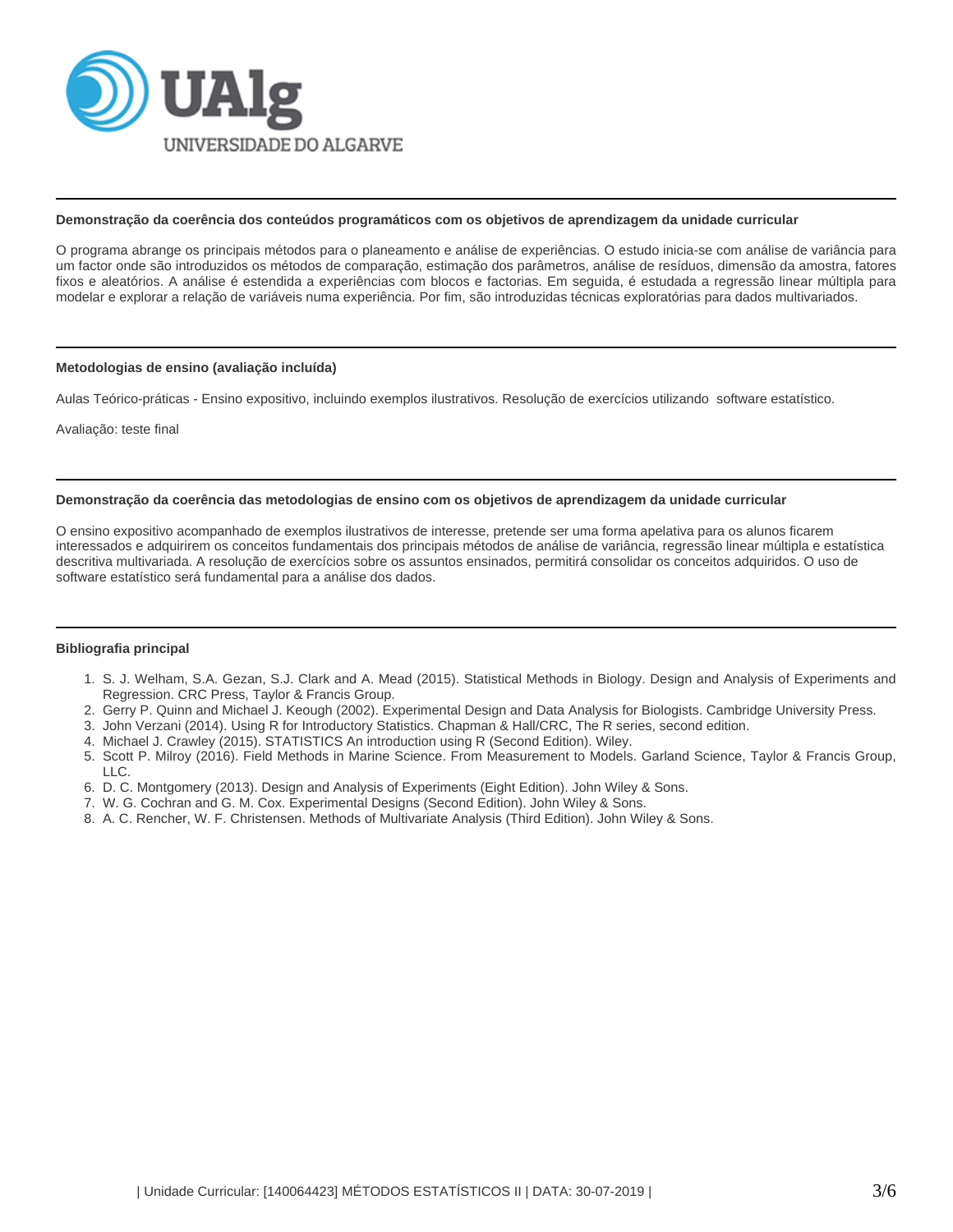

| <b>Academic Year</b>                                          | 2019-20                                                                                 |  |  |  |  |
|---------------------------------------------------------------|-----------------------------------------------------------------------------------------|--|--|--|--|
| <b>Course unit</b>                                            | STATISTICAL METHODS II                                                                  |  |  |  |  |
| <b>Courses</b>                                                | AQUACULTURE AND FISHERIES (*)<br>RAMO AQUACULTURA<br>MARINE BIOLOGY (*)<br>Tronco comum |  |  |  |  |
|                                                               | (*) Optional course unit for this course                                                |  |  |  |  |
| <b>Faculty / School</b><br>FACULTY OF SCIENCES AND TECHNOLOGY |                                                                                         |  |  |  |  |
| <b>Main Scientific Area</b>                                   |                                                                                         |  |  |  |  |
| Acronym                                                       |                                                                                         |  |  |  |  |
| Language of instruction                                       | English                                                                                 |  |  |  |  |
| <b>Teaching/Learning modality</b>                             | On site.                                                                                |  |  |  |  |
| <b>Coordinating teacher</b>                                   | Clara Maria Henrique Cordeiro                                                           |  |  |  |  |

| <b>Teaching staff</b>          | Type | <b>Classes</b>  | Hours (*) |  |
|--------------------------------|------|-----------------|-----------|--|
| Clara Maria Henrique Cordeiro  | TP   | <b>TP2: TP3</b> | 45TP      |  |
| Filipe da Silva Sousa e Barros | TP   | TP <sub>1</sub> | 22.5TP    |  |

\* For classes taught jointly, it is only accounted the workload of one.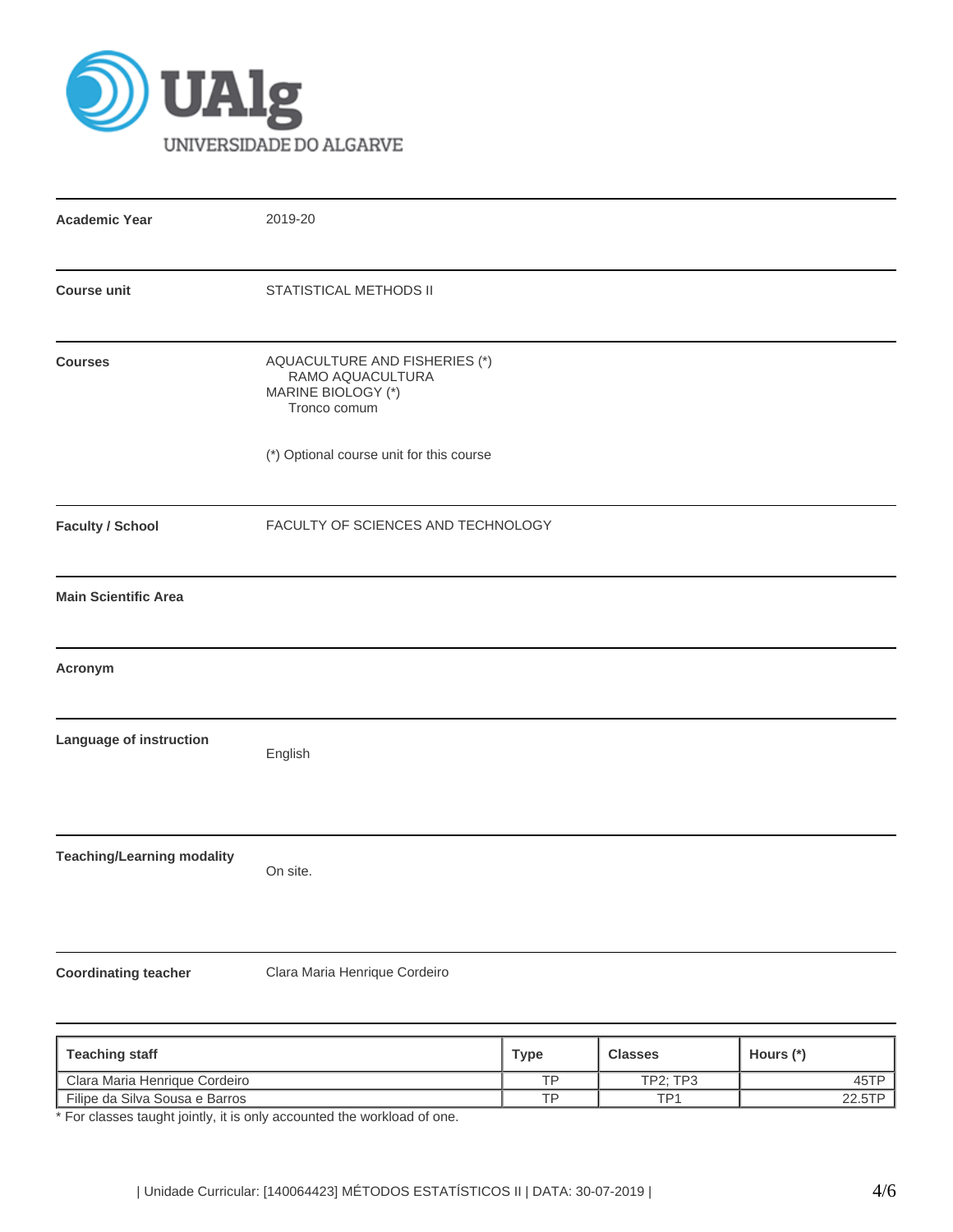

#### **Contact hours**

|                                                                                                                                                       |  |  |  |  |   |  | Total |
|-------------------------------------------------------------------------------------------------------------------------------------------------------|--|--|--|--|---|--|-------|
|                                                                                                                                                       |  |  |  |  | Ш |  | 18.   |
| - Theoretical: TP - Theoretical and practical : PL - Practical and laboratorial: TC - Field Work: S - Seminar: E - Training: OT - Tutorial: O - Other |  |  |  |  |   |  |       |

# **Pre-requisites**

no pre-requisites

### **Prior knowledge and skills**

Elementary statistics

# **The students intended learning outcomes (knowledge, skills and competences)**

At the end of this course the students should be able to plan experiments with one or several factors; use blocks to isolate the effect of nuisance factors. Understand how variance analysis can be used to analyze the data. Use the main comparison methods (contrasts, Tukey and Fisher). Estimate the parameters of the respective models. Evaluate the adequacy of the model using residual analysis. Determine the sample size. Understand the difference between fixed and random factors. Use multiple regression techniques to construct empirical models for scientific data. Understand how the least squares method can be used to estimate the regression parameter. Evaluate the adequacy of the regression model. Test hypotheses and construct confidence intervals for regression coefficients. Characterize and represent multivariate data to find patterns. Use the statistical software R in the analysis.

## **Syllabus**

Analyses of Variance with one factor. Analyses of Variance with blocking factors. Factorial Experiments. Multiple Linear Regression. Multivariate statistics.

#### **Demonstration of the syllabus coherence with the curricular unit's learning objectives**

The sequence of the syllabus covers the main methods for desing and analysis of experiments. The study begins with analysis of variance for a factor where are introduced the methods of comparison, estimation of parameters, residual analysis, sample size, fixed and random factors. Then, the analysis is extended to experiments with blocks and several factors. Multiple linear regression is studied to model and explore the relationship of variables in an experiment. Finally, exploratory techniques are introduced for multivariate data.

## **Teaching methodologies (including evaluation)**

Theoretical-practical classes: expository teaching, including illustrative examples. Problem solving using the R software. Evaluation: final test